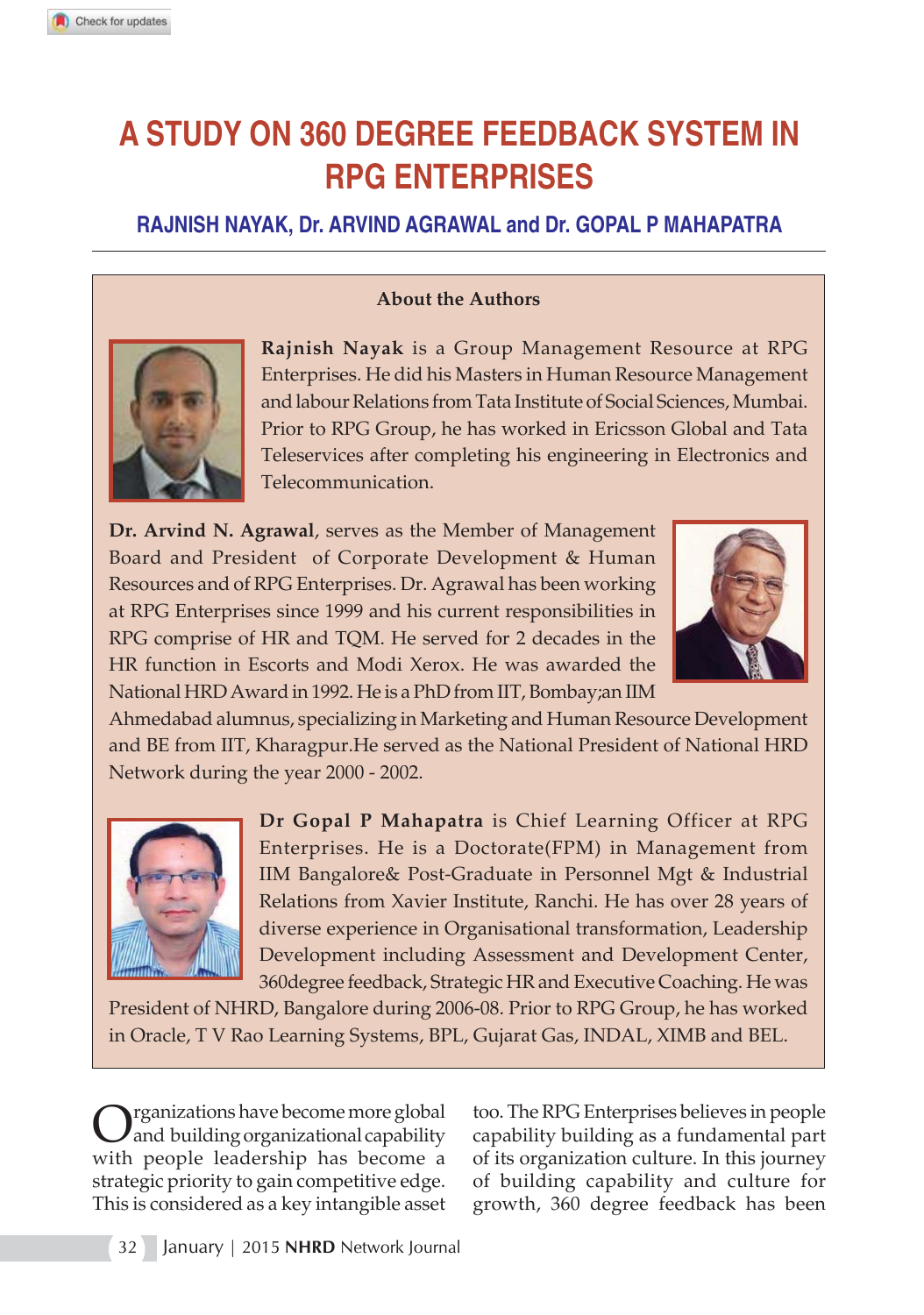a powerful tool to develop leadership strengths. In this article, we will look at how the RPG capability framework based 360-degree feedback instrument has been critical to its culture building and leadership development. RPG group of companies have used this capability driven 360 degree as a strategic tool to develop leadership. They have used this multi-rater feedback system as a competitive tool to systematically collect the opinions from multiple stakeholders. How RPG has used 360-degree feedback system to strengthen the leadership capabilities of more than 1500 managers in general, top talent and critical talent in particular is elucidated in this article.

# **Introduction**

Organizations have become increasingly more competitive in a global, volatile, uncertain, complex and ambiguous (VUCA) world. Given the abundance of technological and financial resources, Human Capital Management with focus on leadership strengthening is now a critical dimension for global and multinational companies. Thus, developing employees for organization growth has become essential. In this paper, the authors share, how , for developing the employees in a more holistic way , RPG group, an Indian Conglomerate , has successfully implemented a capability framework driven 360 degree feedback for managers with multiple advantages.

# **What and why 360 degree feedback**

360 degree feedback is a multi-rater feedback system whereby employees receive anonymous feedback from their multiple and critical stakeholders; e.g. from supervisors, subordinates, peers and other internal and external customers. Through this feedback, managers and leaders within organizations gain a perspective of their strengths and weaknesses. The major objectives of this feedback are not only leadership development with strengthening the core and improving the areas of focus, but also ultimately leading to enhanced organizational effectiveness (*DDI, 2014, Rao, 2014*).

## **Overview of RPG Group**

RPG Enterprises, established in 1979, is one of India's fastest growing business groups with a turnover of around US \$3 Billion in fiscal year 2014. The Group comprises of multiple companies with diverse business interests in the areas of: Tyre, Infrastructure, IT, Electricals, Life sciences, Plantations, and the like. Today the Group companies have partnerships with many transnational corporations and have worldwide presence with 49% of the businesses coming from overseas settings. RPG group has developed a capability framework and identified five capabilities; namely, Valuing People, Result Orientation, Process Orientation, Business Focus and Openness, that are needed to accelerate on this global growth journey.

# **Early Initiatives**

Since the last decade, the global business environment is experiencing unprecedented change. As the companies are growing globally, the workforce characteristics are also changing significantly, with more diversity and influx of Generation "Y". With the changing workforce in RPG, it was imperative to transform the business growth, with relevant HR strategies and develop suitable leadership capabilities. To cultivate the leadership capacity, formal 360 degree process was introduced. For successful implementation and to get the entire company to buy into the capability development process, a strong buy in as well as commitment from leadership about the tool was necessary. Hence, to achieve this, the CEO and her direct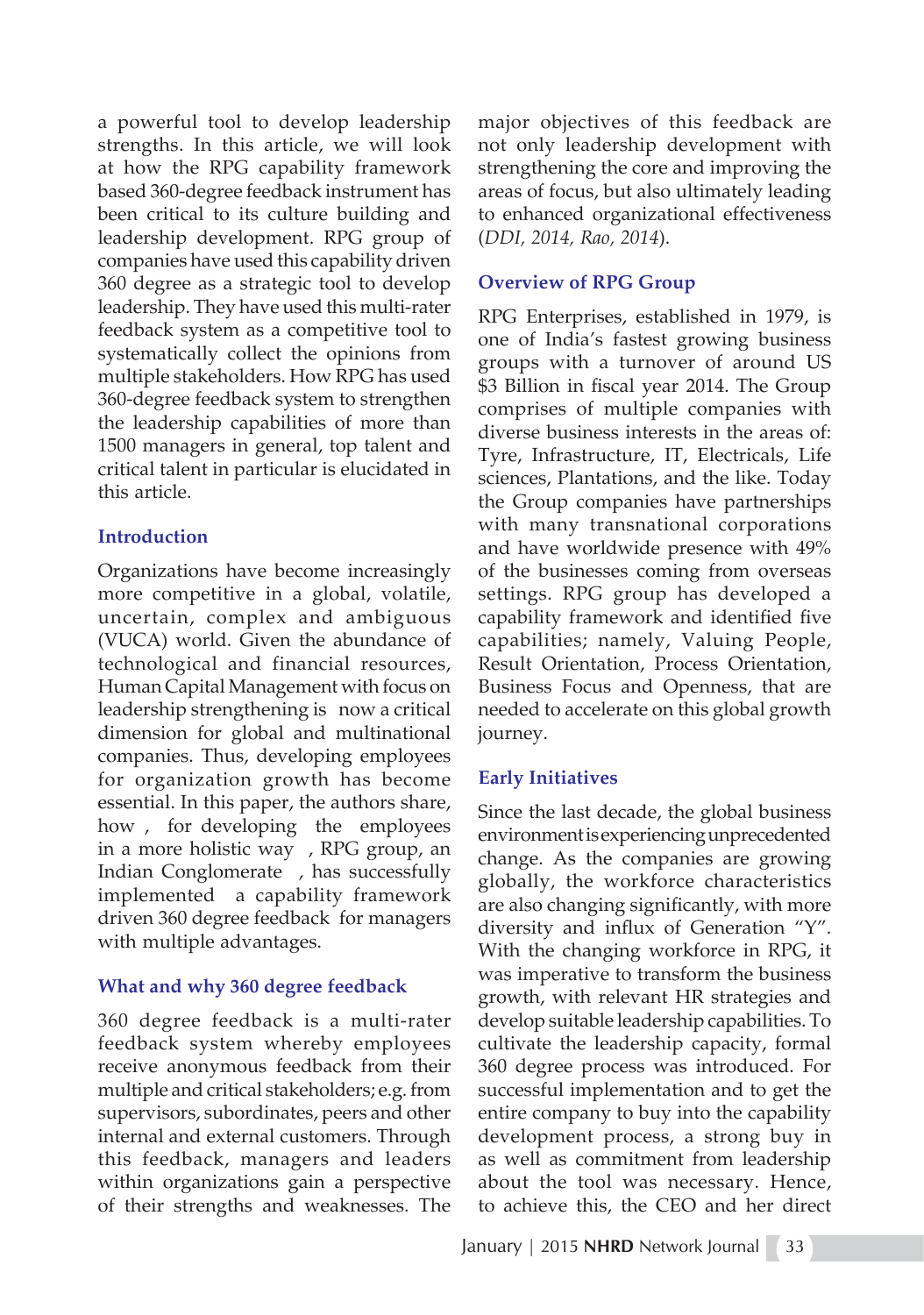reports were to be the first participants to experience the tool personally in each of the companies. To help them understand the interpretation of 360 degree scores and feedback, an external coach was engaged. The coach held one-on-one meetings with each of the participants and helped them to set Development Action Plans (DAP). Subsequently, the coach facilitated a management meeting where each of the participants shared on how they identified their development needs, their action plans to bridge the gaps identified in their DAPs and how it is going to make them more effective in their current position. Once the buy in from the top management was accomplished, the same was cascaded to subsequent levels of management.

## **Behavioural Change through 360 degree Feedback**

The 360 degree feedback tool is an exclusive tool, in sync with RPG Capabilities Framework and used by RPG group to provide feedback to managers on their leadership behaviours. To create ownership and assimilate the tool in sync with the culture of each of the companies, they were asked to brand this tool locally. The relevance of the tool was also enhanced by adding more questions related to specific company's own culture. However, the RPG core capability questionnaires were kept constant for each of the companies. The managers receive feedbacks based on five capabilities; namely, Valuing People, Result Orientation, Process Orientation, Business Focus and Openness. As wellunderstood, low score in a particular capability or sub-capability (from the tool) indicates higher expectation from the leader or gap in leadership behaviour which is imperative for the leader and organization to correct or strengthen by various Developmental Action Plans (DAPs).

The data represented below has been collected over the years and it speaks about the successful acceptance of the tool for leadership and organizational development.



#### *Figure 1. Year wise managers covered*





Approximately, 1500 Managers and 2800 raters participated in the 360 Degree Feedback process in 2014. The coverage of managers over the years has grown more than 5.5 times since 2010; with more and more companies and their managers availing this opportunity (Ref **Figure 1**).

The response rate for 360 degree feedback has been very encouraging since its inception. Despite a 5.5 times increase in the number of responses expected, the response rate has always been on higher side i.e. 90% and above, which is again very stimulating for the Top management and HR (Ref **Figure 2)**.

As depicted below in **Figure 3**, the overall 360 degree score for the managers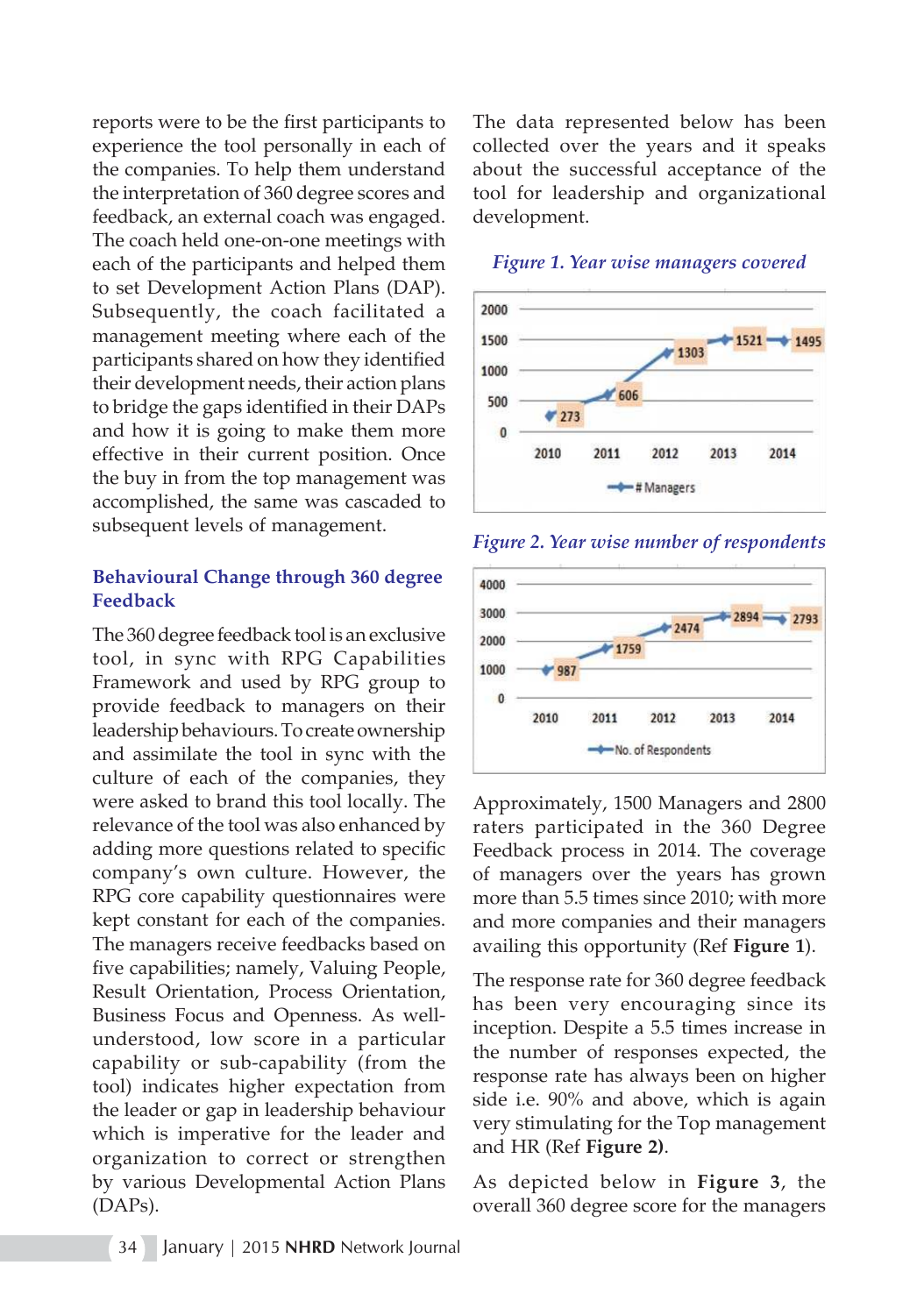has increased by 12% over the years; specifically, it has risen from 70% in 2010 to 82% in 2014. Further, it was heartening to see that the cut off score for being one of the Top 5% Managers was 93% in 2010, but in 2014 this cut off rose to 98% demonstrating an increase of 5%. Also, in 2010 a score of 80% would have placed a manager among the top 25% percentile but in 2014 this would result in a below norm score; from 80% in 2010 to 92% in 2014. In addition, **Figure 3** below indicates the overall 360 degree scores of managers over the years, which is a very positive sign indeed to the top management regarding enhanced Leadership capability impact.

# *Figure 3 Overall 360 degree Scores of managers over the years*



Significantly, the data shows that there have been major improvements in various capabilities and sub-capabilities of RPG managers; e.g. Business Focus, Result Orientation , Process Orientation, Valuing people and Openness of RPG Capability framework.

## **Business Focus :**

To sustain in the VUCA world, business focus through Innovation is a necessity to gain competitive edge over others. To promote innovation, it is important for a leader to play an entreprenuerial role at times so that he can encourage and facilitate people to try new things.It was heartening to see that there has been 10% increase in encouragement by managers to try new (innovative) ways of doing things. Also, there was a 11% increase in facilitation of performance by removing barriers /constraints.

## **Valuing People:**

RPG believes that one of the most important competitive advantages of an organization is its employees. It is critical that we use the right practices to acquire, develop, engage and retain our people. Therefore, valuing people is one of the key pillar of our capability framework. Since 2009, there has been a 10 % increase in the score of managers who ensure and support their people to develop through their individual Development Action Plans. Also, there is a 12 % increase in understanding of the organization and individual career goals by managers. The managers actively recommend names from their teams for the appropriate career opportunities within the company and across the group. It is important that a leader gets honest and frank opinions from its assessors for self-awareness, performance and overall development. It has been found that 'giving negative feedbacks in private' over the years has risen from 43% in 2009 to 56% in 2012. However, on this aspect, there is still scope for substantial improvement.

## **Openness:**

In today's fast-paced and hyper-competitive market place, building a culture of openness and trust is critical. And to improve openness, it is important that the leaders model the desired behaviour. Since 2009, there is a 10 % increase in sharing of companies information (openly and regularly) with sub-ordinates. It shows the commitment from managers in improving communication and maintaining a culture of openness and transparency. They regularly inform team members about the current successes and future potential of